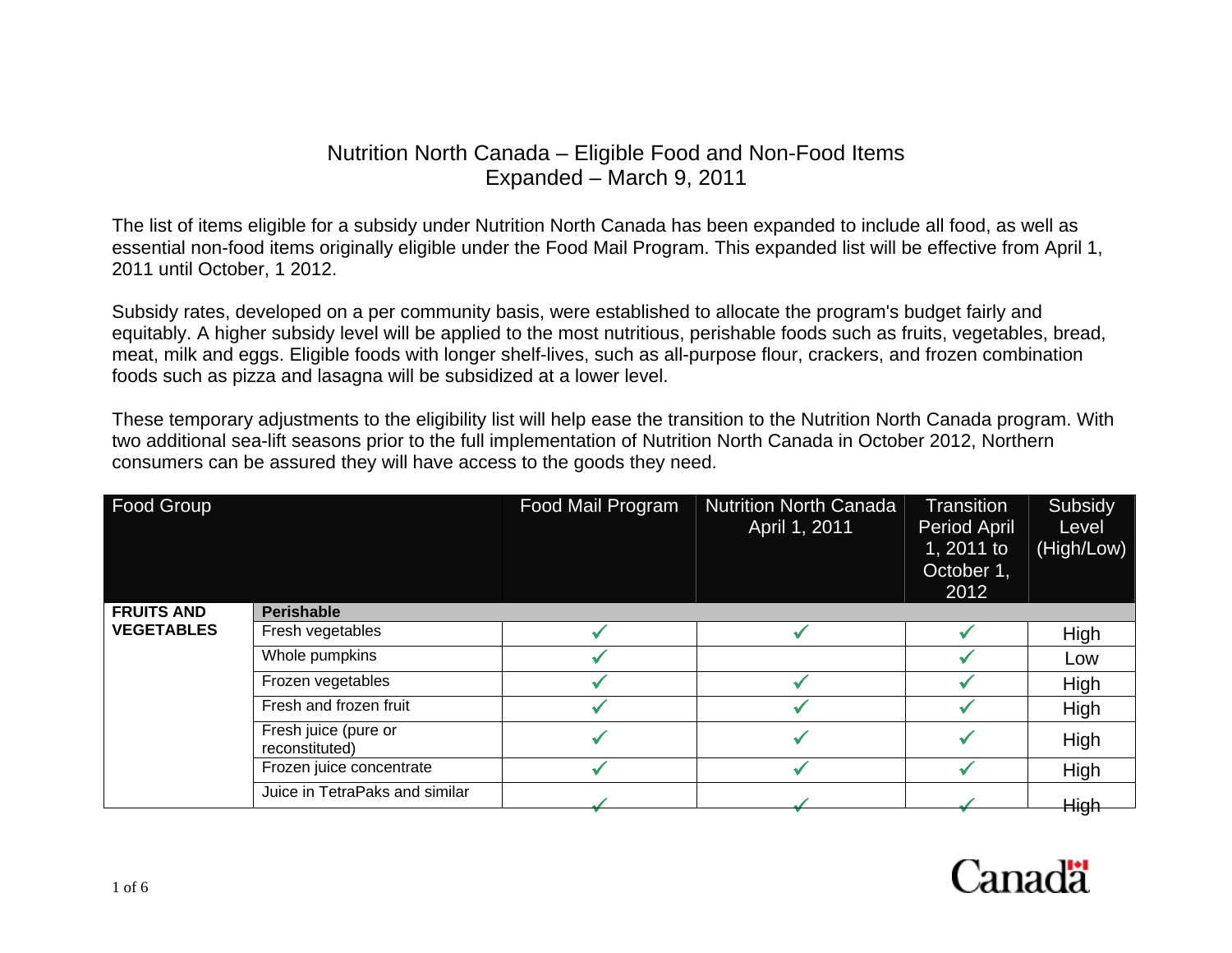|                 | containers (250 ml or less)                                                                                                                                                                                                       |              |              |              |      |  |  |
|-----------------|-----------------------------------------------------------------------------------------------------------------------------------------------------------------------------------------------------------------------------------|--------------|--------------|--------------|------|--|--|
|                 | Juice in TetraPaks and similar<br>containers (larger than 250 ml)                                                                                                                                                                 |              |              |              | Low  |  |  |
|                 | <b>Non-Perishable</b>                                                                                                                                                                                                             |              |              |              |      |  |  |
|                 | Dried fruit                                                                                                                                                                                                                       | ✓            |              | ✔            | High |  |  |
|                 | Unseasoned dried vegetables                                                                                                                                                                                                       |              |              | ✓            | High |  |  |
|                 | Canned vegetables and fruit                                                                                                                                                                                                       |              |              |              | Low  |  |  |
|                 | Unsweetened juice in bottles or<br>cans                                                                                                                                                                                           |              |              |              | Low  |  |  |
| <b>GRAIN</b>    | <b>Perishable</b>                                                                                                                                                                                                                 |              |              |              |      |  |  |
| <b>PRODUCTS</b> | Cook-type cereals                                                                                                                                                                                                                 | $\checkmark$ | $\checkmark$ | $\checkmark$ | High |  |  |
|                 | <b>Bread and bread products</b><br>without sweetened filling or<br>coating (e.g., bagels, English<br>muffins, bread rolls, raisin bread,<br>hamburger and hot dog buns,<br>tortillas, wraps, pizza crusts,<br>frozen bread dough) |              |              | ✓            | High |  |  |
|                 | Fresh and frozen pasta                                                                                                                                                                                                            | ✓            | ✓            | $\checkmark$ | Low  |  |  |
|                 | Croissants and garlic bread                                                                                                                                                                                                       |              |              |              | Low  |  |  |
|                 | <b>Non-Perishable</b>                                                                                                                                                                                                             |              |              |              |      |  |  |
|                 | Crackers, crisp bread, hard<br>bread, Pilot biscuits, melba toast                                                                                                                                                                 |              |              | ✓            | Low  |  |  |
|                 | Arrowroot and social tea cookies                                                                                                                                                                                                  | ✓            |              | ✓            | Low  |  |  |
|                 | Ready-to-eat breakfast cereals                                                                                                                                                                                                    |              |              | $\checkmark$ | High |  |  |
|                 | All-purpose flour                                                                                                                                                                                                                 | ✓            |              | ✓            | Low  |  |  |
|                 | Whole wheat, rye and other<br>semi-perishable flours                                                                                                                                                                              |              |              |              | Low  |  |  |
|                 | Cake and pastry flour                                                                                                                                                                                                             |              |              | ✓            | Low  |  |  |
|                 | Dry rice, dry pasta (macaroni,<br>spaghetti, noodles), other grains,<br>popping corn (unpopped)                                                                                                                                   |              |              |              | Low  |  |  |

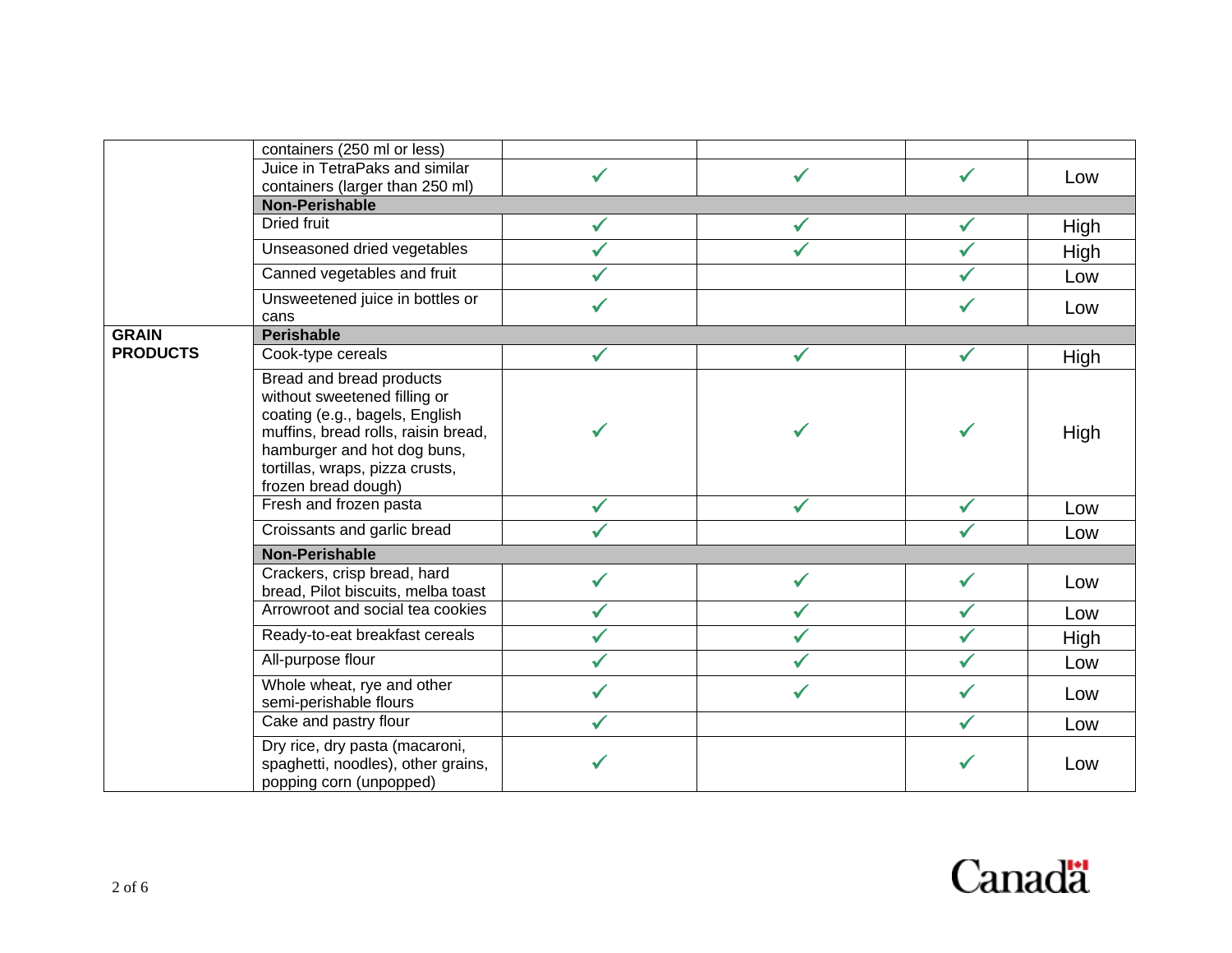|                     | Prepared mixes for cakes,<br>pancakes, muffins, bread and<br>rolls, bannock, pizza                                                                                    |  |   | Low  |
|---------------------|-----------------------------------------------------------------------------------------------------------------------------------------------------------------------|--|---|------|
| <b>MILK AND</b>     | <b>Perishable</b>                                                                                                                                                     |  |   |      |
| <b>ALTERNATIVES</b> | Milk - fresh (including buttermilk<br>and chocolate), UHT, and<br>powdered                                                                                            |  |   | High |
|                     | Yogurt and yogurt drinks                                                                                                                                              |  |   | High |
|                     | Fortified soy beverages                                                                                                                                               |  |   | High |
|                     | Cheese, processed cheese,<br>cottage cheese                                                                                                                           |  |   | High |
|                     | Cream, sour cream, cream<br>cheese                                                                                                                                    |  |   | Low  |
|                     | Ice cream and ice milk, sherbet,<br>frozen yogurt                                                                                                                     |  | ✔ | Low  |
|                     | <b>Non-Perishable</b>                                                                                                                                                 |  |   |      |
|                     | Canned evaporated milk                                                                                                                                                |  |   | High |
|                     | Canned condensed sweetened<br>milk                                                                                                                                    |  |   | Low  |
|                     | Processed cheese spreads                                                                                                                                              |  |   | Low  |
| <b>MEAT AND</b>     | <b>Perishable</b>                                                                                                                                                     |  |   |      |
| <b>ALTERNATIVES</b> | Fresh and frozen meat and<br>poultry, frozen fish, including fish<br>sticks and fish cakes, country<br>food, peameal and back bacon,<br>and cured and smoked products |  |   | High |
|                     | Bacon (pork and poultry)                                                                                                                                              |  |   | Low  |
|                     | Eggs and egg substitutes                                                                                                                                              |  |   | High |
|                     | Unsweetened seeds and nuts                                                                                                                                            |  |   | High |
|                     | Peanut butter                                                                                                                                                         |  |   | High |
|                     | Tofu and vegetable-based meat<br>substitutes                                                                                                                          |  |   | High |

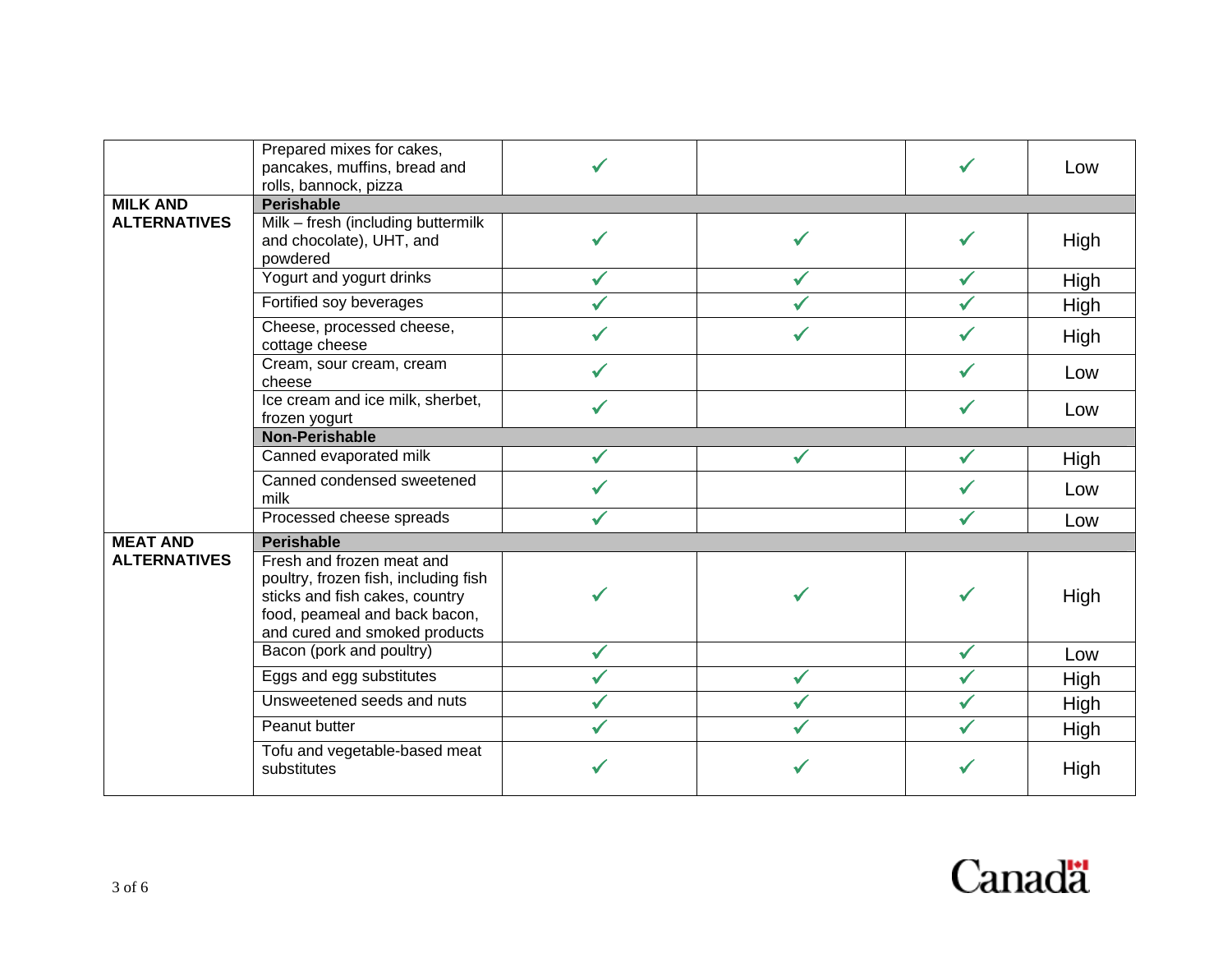|                      | <b>Non-Perishable</b>                                                                         |              |              |              |      |  |  |
|----------------------|-----------------------------------------------------------------------------------------------|--------------|--------------|--------------|------|--|--|
|                      | Canned meat, fish and poultry                                                                 |              |              | ✓            | Low  |  |  |
|                      | Canned or dried legumes                                                                       |              |              | ✓            | Low  |  |  |
| <b>OILS AND FATS</b> | Perishable                                                                                    |              |              |              |      |  |  |
|                      | <b>Butter</b>                                                                                 |              |              |              | Low  |  |  |
|                      | Soft, non-hydrogenated<br>margarine                                                           |              | ✓            | ✓            | High |  |  |
|                      | Hydrogenated margarine, hard or<br>soft                                                       |              |              | ✓            | Low  |  |  |
|                      | Salad dressing, mayonnaise                                                                    |              | ✓            |              | Low  |  |  |
|                      | <b>Non-Perishable</b>                                                                         |              |              |              |      |  |  |
|                      | Lard, shortening                                                                              | ✓            | $\checkmark$ | $\checkmark$ | Low  |  |  |
|                      | Cooking oil                                                                                   |              |              | $\checkmark$ | Low  |  |  |
| <b>COMBINATION</b>   | <b>Perishable</b>                                                                             |              |              |              |      |  |  |
| <b>FOODS</b>         | Fresh and frozen combinations of<br>eligible perishable foods (e.g.<br>pizza, frozen dinners) |              | ✔            | ✔            | Low  |  |  |
|                      | <b>Dips</b>                                                                                   |              |              |              | Low  |  |  |
|                      | <b>Non-Perishable</b>                                                                         |              |              |              |      |  |  |
|                      | Canned soup, stew, corned beef<br>hash, dried soup mixes                                      |              |              |              | Low  |  |  |
|                      | Macaroni and cheese dinners,<br>noodle mixes, pizza mixes                                     |              |              |              | Low  |  |  |
|                      | Spreads and sauces                                                                            | $\checkmark$ |              | ✓            | Low  |  |  |
| <b>OTHER</b>         | <b>Perishable</b>                                                                             |              |              |              |      |  |  |
|                      | Plain water                                                                                   | ✓            |              |              |      |  |  |
|                      | Prescription drugs                                                                            |              |              | $\checkmark$ | Low  |  |  |
|                      | Non-prescription drugs                                                                        |              | ✔            |              | Low  |  |  |
|                      | Yeast for bread-making                                                                        |              | ✔            | ✓            | Low  |  |  |
|                      | Infant formula, cereal and other<br>foods prepared specially for<br>infants                   |              | ✓            |              | High |  |  |

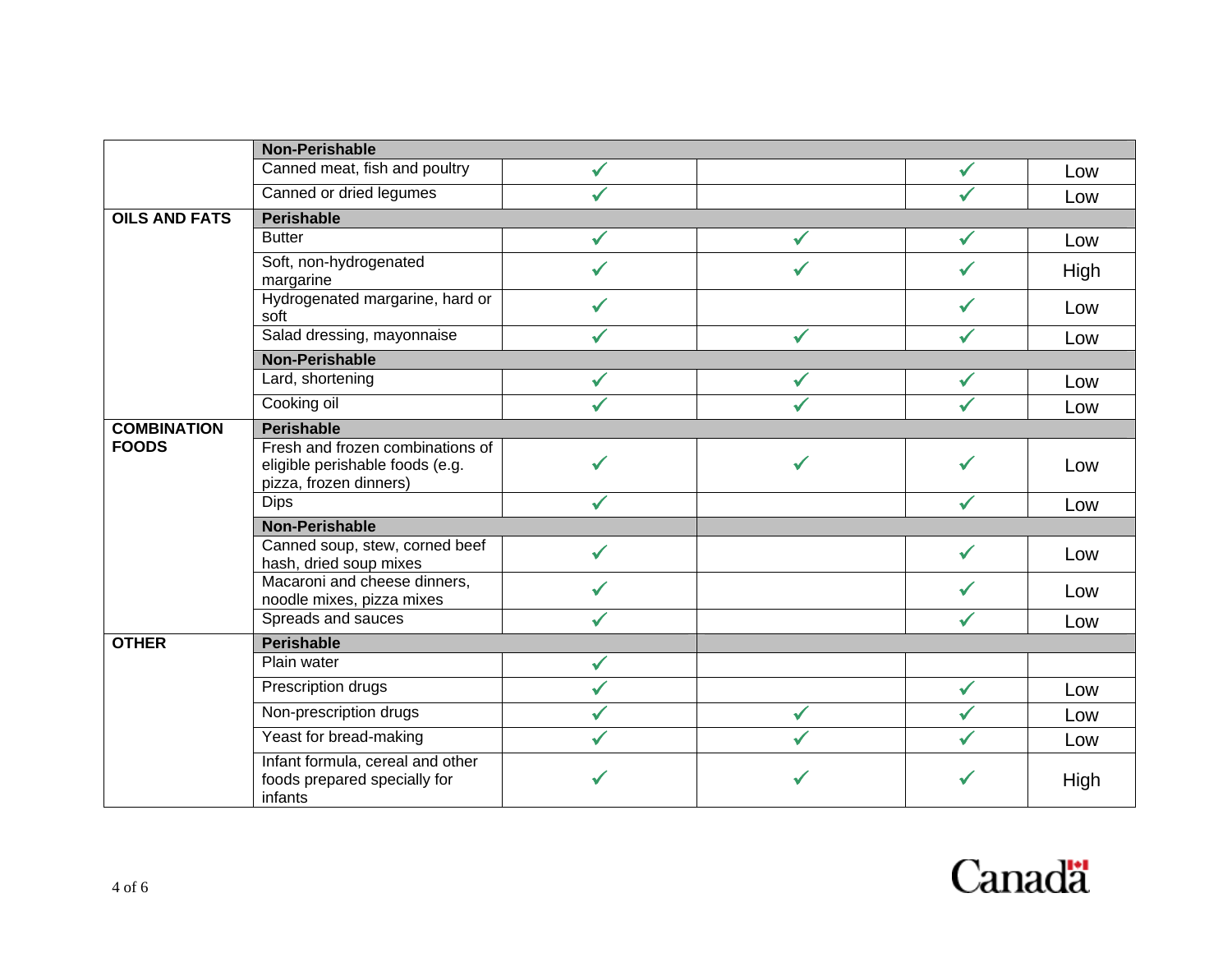| <b>Non-Perishable</b>                                                    |  |     |
|--------------------------------------------------------------------------|--|-----|
| Artificial sweeteners                                                    |  | Low |
| Spices, salt, sugar, baking<br>powder, cornstarch                        |  | Low |
| Jam, honey, syrups, toppings<br>(excluding artificial cream<br>products) |  | Low |
| Flavourings, extracts                                                    |  | Low |
| Jelly powders, pudding mixes,<br>puddings (canned or ready-to-<br>eat)   |  | Low |
| Condiments, ketchup, vinegar,<br>relish, pickles                         |  | Low |
| Coffee, tea                                                              |  | Low |
| Fruit drink crystals with vitamin C<br>added                             |  | Low |

## **Non-Food Items**

| <b>Product Type</b>                   |                                                                                       | Food Mail Program | <b>Nutrition North Canada</b><br>April 1, 2011 | <b>Transition</b><br>Period<br>April 1,<br>2011 to<br>October 1,<br>2012 | Subsidy<br>Level<br>(High/Low) |
|---------------------------------------|---------------------------------------------------------------------------------------|-------------------|------------------------------------------------|--------------------------------------------------------------------------|--------------------------------|
| <b>INFANT CARE</b><br><b>PRODUCTS</b> | Diapers, wipes                                                                        |                   |                                                |                                                                          | Low                            |
| <b>OTHER PAPER</b><br><b>PRODUCTS</b> | Feminine hygiene products,<br>disposable undergarments, toilet<br>paper, nursing pads |                   |                                                |                                                                          | Low                            |
| <b>DENTAL CARE</b><br><b>ITEMS</b>    | Toothpaste, dental floss, denture<br>adhesive and cleaner,                            |                   |                                                |                                                                          | Low                            |